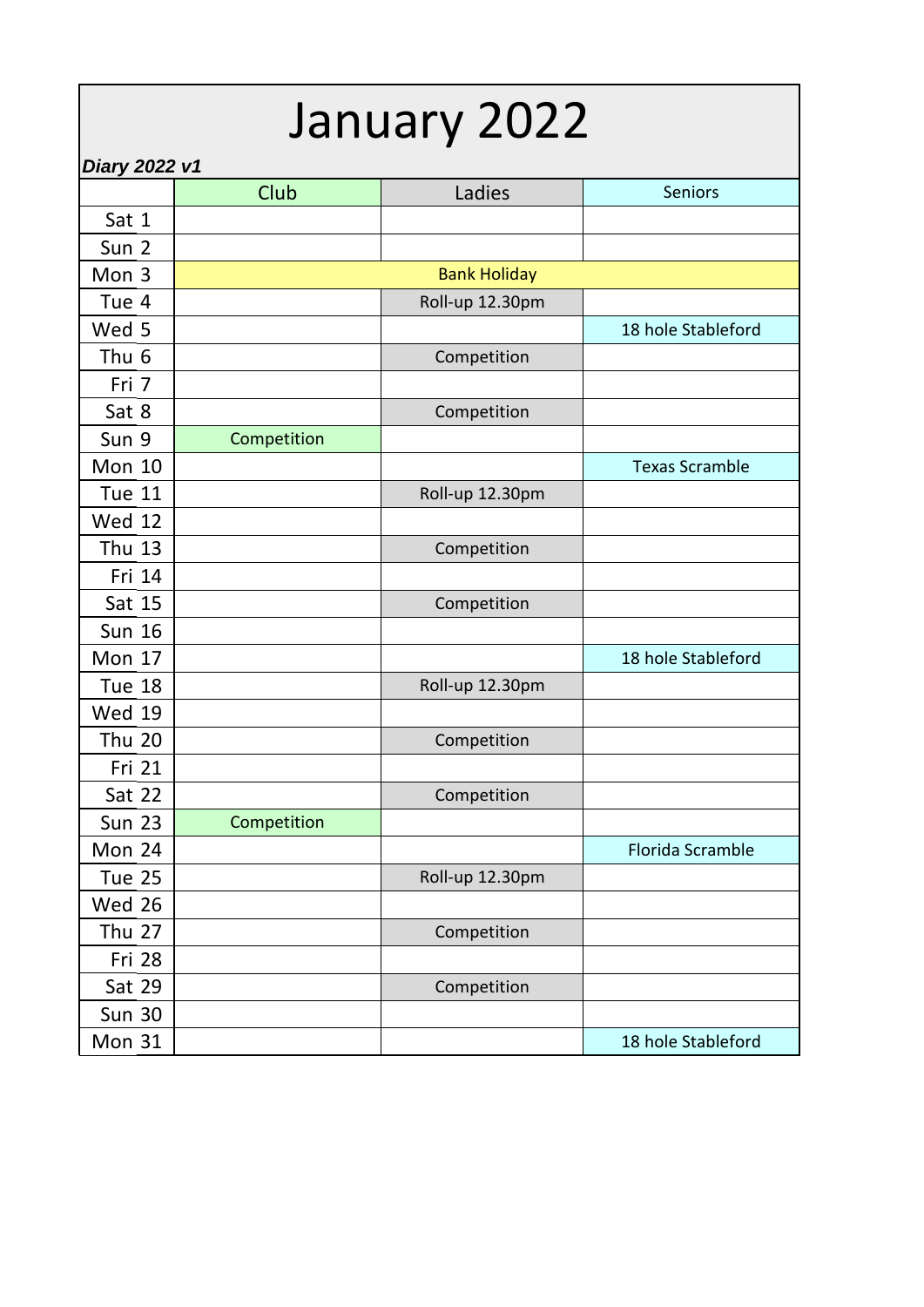## February 2022

| Diary 2022 v1    |             |                 |                       |
|------------------|-------------|-----------------|-----------------------|
|                  | Club        | Ladies          | <b>Seniors</b>        |
| Tue 1            |             | Roll-up 12.30pm |                       |
| Wed 2            |             |                 |                       |
| Thu <sub>3</sub> |             | Competition     |                       |
| Fri 4            |             |                 |                       |
| Sat 5            |             | Competition     |                       |
| Sun 6            | Competition |                 |                       |
| Mon 7            |             |                 | 18 hole Stableford    |
| Tue 8            |             | Roll-up 12.30pm |                       |
| Wed 9            |             |                 |                       |
| Thu 10           |             | Competition     |                       |
| Fri 11           |             |                 |                       |
| Sat 12           |             | Competition     |                       |
| <b>Sun 13</b>    |             |                 |                       |
| Mon 14           |             |                 | <b>Texas Scramble</b> |
| <b>Tue 15</b>    |             | Roll-up 12.30pm |                       |
| <b>Wed 16</b>    |             |                 |                       |
| <b>Thu 17</b>    |             | Competition     |                       |
| Fri 18           |             |                 |                       |
| Sat 19           |             | Competition     |                       |
| <b>Sun 20</b>    | Competition |                 |                       |
| <b>Mon 21</b>    |             |                 | 18 hole Stableford    |
| <b>Tue 22</b>    |             | Roll-up 12.30pm |                       |
| <b>Wed 23</b>    |             |                 |                       |
| <b>Thu 24</b>    |             | Competition     |                       |
| Fri 25           |             |                 |                       |
| Sat 26           |             | Competition     |                       |
| <b>Sun 27</b>    |             |                 |                       |
| <b>Mon 28</b>    |             |                 | Florida Scramble      |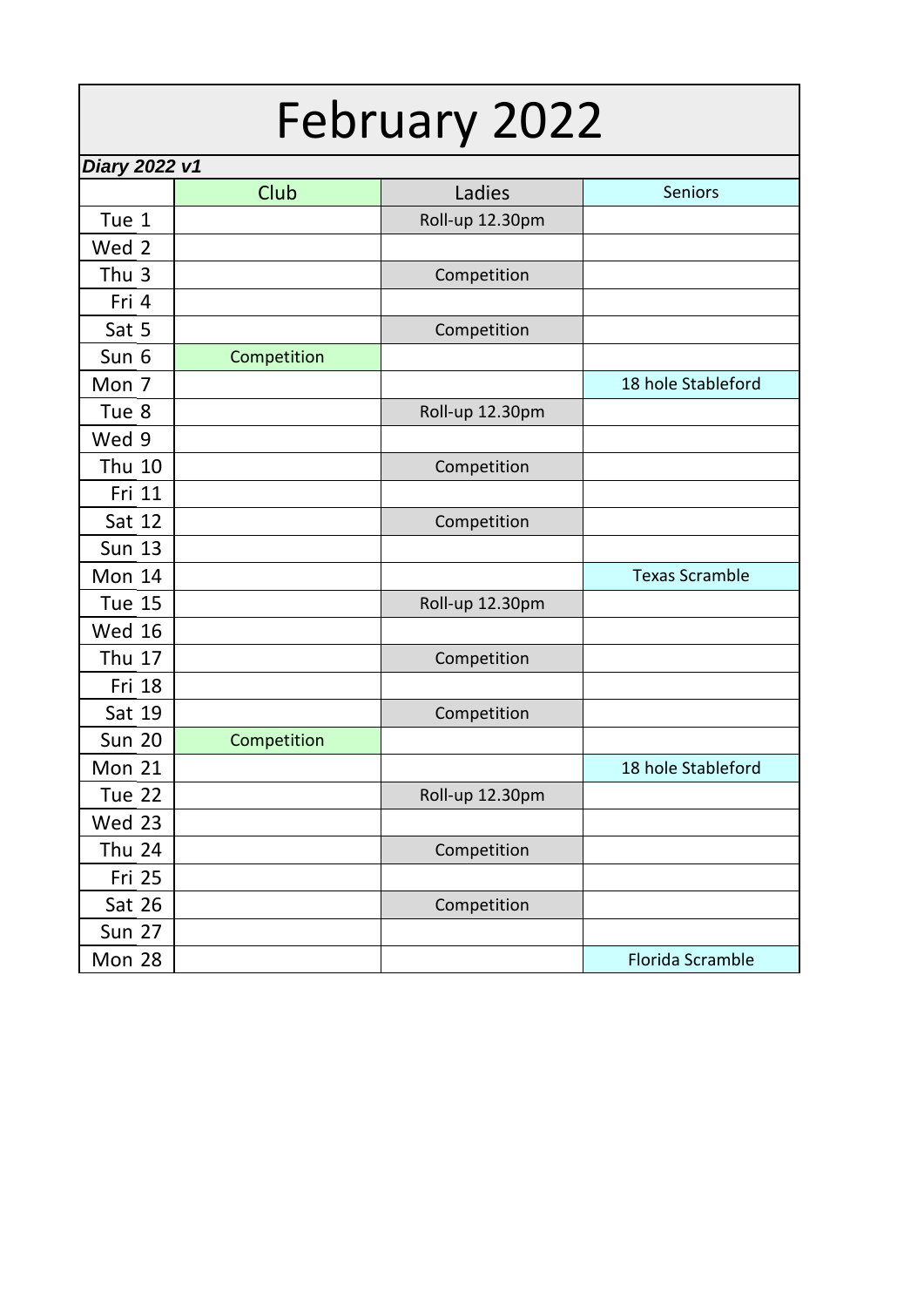## March 2022

#### Club | Ladies | Seniors Tue 1 and 1 Roll-up 12.30pm Wed 2 Thu 3 and 1 competition Fri 4 Sat 5 | Competition Sun 6 Competition Mon 7 | 18 hole Medal Tue 8 | Roll-up 12.30pm Wed 9 Thu 10 | Competition Fri 11 Sat 12 Competition Sun 13 Mon 14 | Nontinuous | Nontinuous | Nontinuous | Nontinuous | Non-Tue 15 | Roll-up 12.30pm Wed 16 Thu 17 | Competition Fri 18 Sat 19 | Competition Sun 20 | Foursomes Trophy Mon 21 | 18 hole Stableford Tue 22 Roll-up 12.30pm Wed 23 Thu 24 | Competition Fri 25 Sat 26 | Competition Sun 27 Mon 28 | Register Mon 28 | Register Mon 28 | Register Mon 28 | Register Mon 28 | Register Mon 28 | Register Mon 28 | Register Mon 28 | Register Mon 28 | Register Mon 29 | Register Mon 29 | Register Mon 29 | Register Mon 29 Tue 29 | Roll-up 12.30pm Wed 30 Thu 31 | Competition *Diary 2022 v1*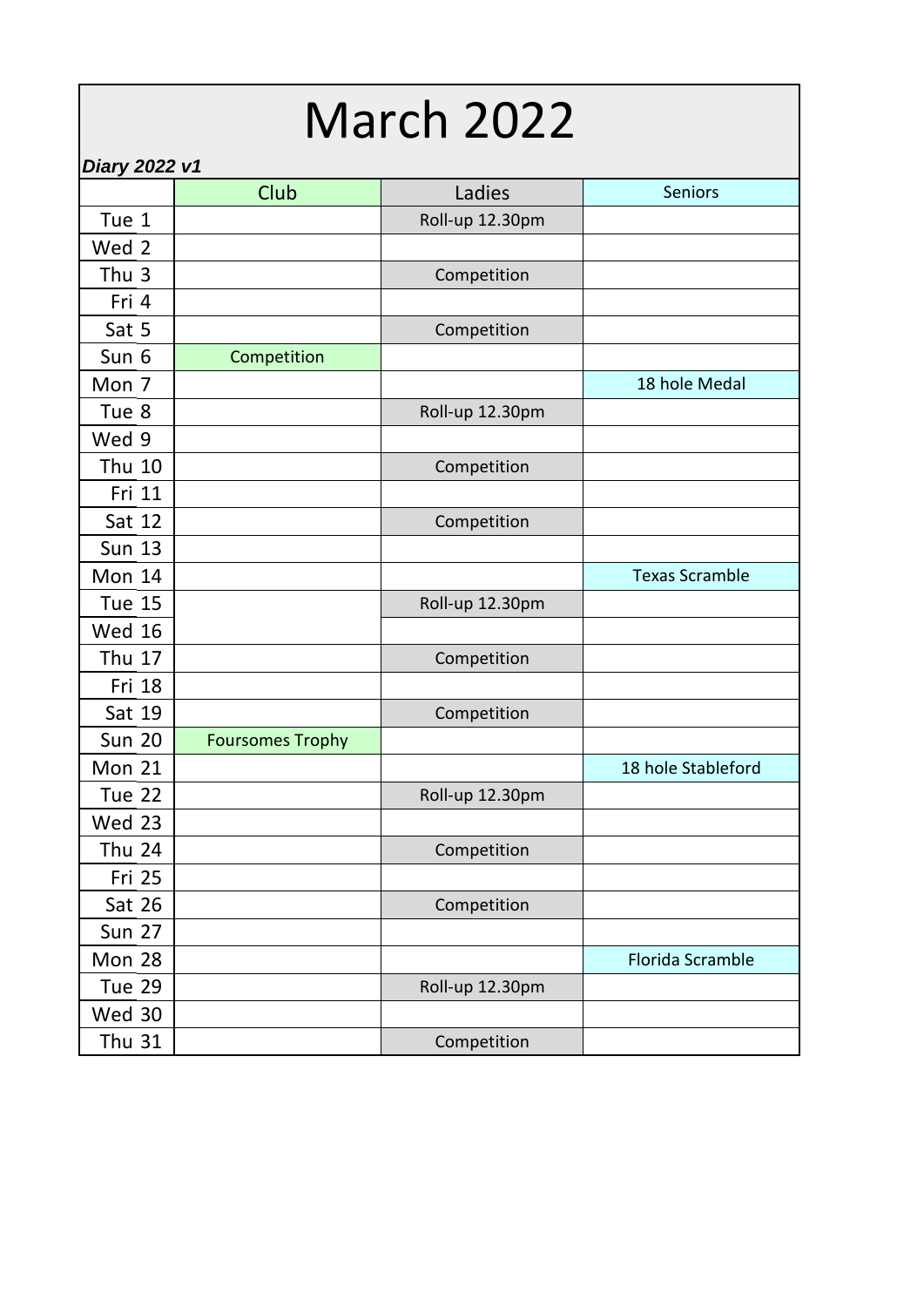# April 2022

| Diary 2022 v1    |                          |                          |                        |
|------------------|--------------------------|--------------------------|------------------------|
|                  | Club                     | Ladies                   | Seniors                |
| Fri 1            |                          |                          |                        |
| Sat 2            |                          | Competition              |                        |
| Sun 3            |                          |                          |                        |
| Mon 4            |                          |                          | 18 hole Medal          |
| Tue 5            |                          | 9 hole Stableford (Q)    |                        |
| Wed 6            |                          |                          |                        |
| Thu <sub>7</sub> |                          | Stableford (Q)           |                        |
| Fri 8            |                          | Ladies v Holtye (A)      |                        |
| Sat 9            |                          | Stableford (Q)           |                        |
| <b>Sun 10</b>    | Stableford (oom 1)       |                          |                        |
| <b>Mon 11</b>    |                          |                          | 18 hole Stableford     |
| <b>Tue 12</b>    |                          | Roll-up 12.30pm          |                        |
| <b>Wed 13</b>    |                          |                          | Match v Tilgate (A)    |
| <b>Thu 14</b>    | <b>CHIP IN X-Country</b> | <b>Australian Spoons</b> |                        |
| Fri 15           |                          | <b>Good Friday</b>       |                        |
| Sat 16           |                          | <b>Australian Spoons</b> |                        |
| <b>Sun 17</b>    |                          |                          |                        |
| Mon 18           |                          | <b>Easter Monday</b>     |                        |
| <b>Tue 19</b>    |                          | Roll-up 12.30pm          | Match v Boars Head (H) |
| <b>Wed 20</b>    |                          |                          | 18 hole Stableford     |
| <b>Thu 21</b>    | <b>CHIP IN</b>           | EG Medal (Q)             |                        |
| <b>Fri 22</b>    |                          |                          |                        |
| Sat 23           |                          | EG Medal (Q)             |                        |
| <b>Sun 24</b>    | Directors' Cup Pairs     |                          |                        |
| <b>Mon 25</b>    |                          |                          | <b>TT Trophy</b>       |
| <b>Tue 26</b>    |                          | Roll-up 12.30pm          |                        |
| <b>Wed 27</b>    |                          |                          |                        |
| <b>Thu 28</b>    | <b>CHIP IN</b>           | Ladies v Seniors (H)     | Match v Ladies (A)     |
| Fri 29           |                          |                          |                        |
| Sat 30           |                          | Competition              |                        |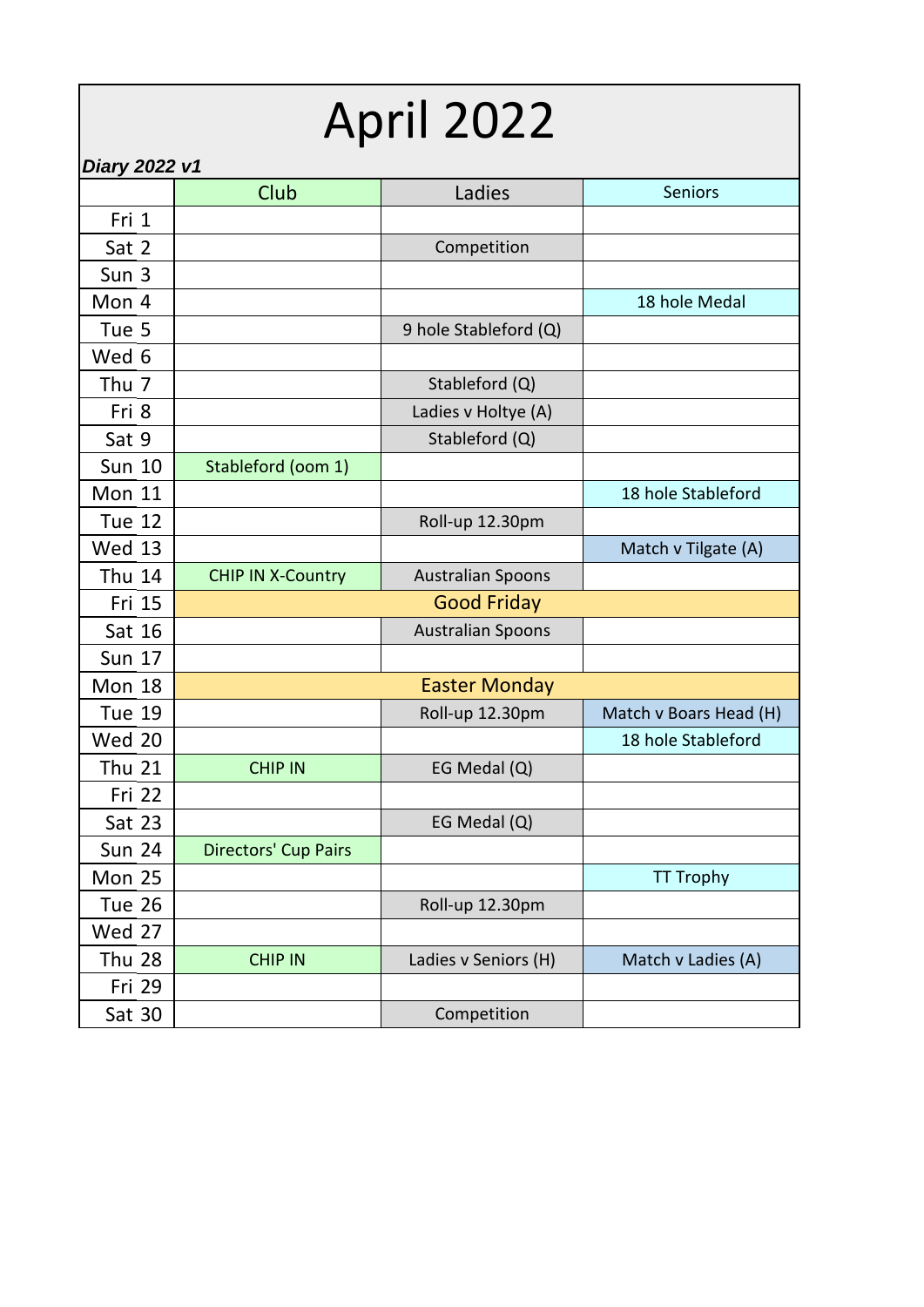| May 2022      |                          |                                  |                          |  |
|---------------|--------------------------|----------------------------------|--------------------------|--|
| Diary 2022 v1 |                          |                                  |                          |  |
|               | Club                     | Ladies                           | <b>Seniors</b>           |  |
| Sun 1         |                          |                                  |                          |  |
| Mon 2         |                          | <b>Bank Holiday</b>              |                          |  |
| Tue 3         |                          | 9 hole Stableford (Q)            |                          |  |
| Wed 4         |                          |                                  | 18 hole Stableford       |  |
| Thu 5         | <b>CHIP IN</b>           | Stableford (Q)                   |                          |  |
| Fri 6         |                          |                                  |                          |  |
| Sat 7         |                          | <b>SUPER SIXES</b>               |                          |  |
| Sun 8         | <b>Texas Scramble</b>    |                                  |                          |  |
| Mon 9         |                          |                                  | 18 hole Medal            |  |
| <b>Tue 10</b> |                          | Roll-up 12.30pm                  |                          |  |
| <b>Wed 11</b> |                          |                                  |                          |  |
| <b>Thu 12</b> | <b>CHIP IN</b>           | <b>Coronation Foursomes</b>      |                          |  |
| Fri 13        |                          |                                  |                          |  |
| Sat 14        | Men v Peacehaven (A) 9HL | <b>Coronation Foursomes</b>      |                          |  |
| <b>Sun 15</b> |                          |                                  |                          |  |
| <b>Mon 16</b> |                          |                                  | 18 hole Stableford       |  |
| <b>Tue 17</b> |                          | Roll-up 12.30pm                  |                          |  |
| Wed 18        |                          |                                  |                          |  |
| Thu 19        | <b>CHIP IN</b>           | EG Medal (Q)                     |                          |  |
| <b>Fri 20</b> |                          |                                  |                          |  |
| Sat 21        | Men v Cuckfield (H) 9HL  | EG Medal (Q)                     |                          |  |
| <b>Sun 22</b> | Committee Cup (oom 2)    |                                  |                          |  |
| Mon 23        |                          | <b>PRO-AM</b>                    |                          |  |
| <b>Tue 24</b> |                          | Roll-up 12.30pm                  |                          |  |
| <b>Wed 25</b> |                          |                                  | 19 hole Stableford       |  |
| <b>Thu 26</b> | <b>CHIP IN</b>           | Ladies v Cuckfield (H) +<br>Comp |                          |  |
| Fri 27        |                          |                                  | Match v Hever Castle (H) |  |
| Sat 28        | Men v Boars Head (A) 9HL | Stableford (Q)                   |                          |  |
| <b>Sun 29</b> |                          |                                  |                          |  |
| Mon 30        |                          |                                  | 18 hole Stableford       |  |
| <b>Tue 31</b> |                          | Roll-up 12.30pm                  |                          |  |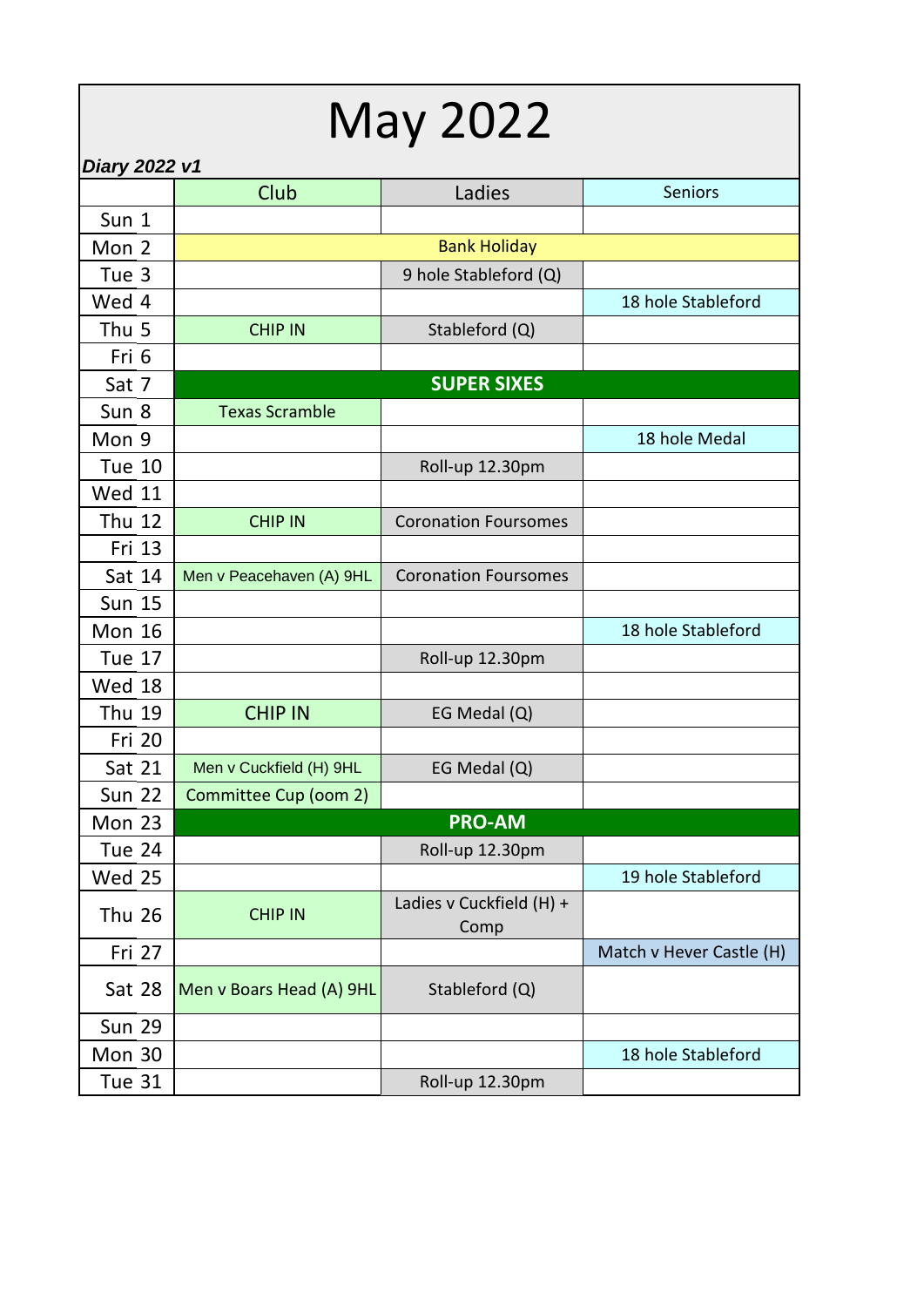## June 2022

| Diary 2022 v1 |                         |                                     |                           |  |
|---------------|-------------------------|-------------------------------------|---------------------------|--|
|               | Club                    | Ladies                              | <b>Seniors</b>            |  |
| Wed 1         |                         |                                     |                           |  |
| Thu 2         | <b>CHIP IN</b>          | Stableford (Q)                      | <b>Coronation Day B/H</b> |  |
| Fri 3         |                         |                                     | Platinum Jubilee B/H      |  |
| Sat 4         |                         | Stableford (Q)                      |                           |  |
| Sun 5         | Stableford (oom 3)      |                                     |                           |  |
| Mon 6         |                         |                                     | Summer Shield             |  |
| Tue 7         |                         | 9 hole Stableford (Q)               |                           |  |
| Wed 8         |                         |                                     | <b>Seniors Away-Day</b>   |  |
| Thu 9         | <b>CHIP IN</b>          | EG Medal (Q)                        |                           |  |
| Fri 10        |                         |                                     | Match v Hever Castle (A)  |  |
| Sat 11        |                         | EG Medal (Q)                        |                           |  |
| <b>Sun 12</b> | Mixed v Cuckfield (A)   |                                     |                           |  |
| Mon 13        |                         |                                     | 18 hole Stableford        |  |
| <b>Tue 14</b> |                         | Roll-up 12.30pm                     |                           |  |
| <b>Wed 15</b> |                         |                                     |                           |  |
| <b>Thu 16</b> | <b>CHIP IN</b>          | Competition                         |                           |  |
| Fri 17        |                         |                                     | Match v Rustington (A)    |  |
| <b>Sat 18</b> |                         | <b>Charity Day</b>                  |                           |  |
| <b>Sun 19</b> | Competition             |                                     |                           |  |
| Mon 20        |                         |                                     | <b>Summer Plate</b>       |  |
| <b>Tue 21</b> |                         | Roll-up 12.30pm                     |                           |  |
| <b>Wed 22</b> |                         |                                     | Match v Cuckfield (H)     |  |
| <b>Thu 23</b> | <b>CHIP IN</b>          | PING 4BBB                           |                           |  |
| Fri 24        |                         |                                     |                           |  |
| Sat 25        | <b>Captains' Salver</b> | PING 4BBB                           |                           |  |
| <b>Sun 26</b> |                         |                                     |                           |  |
| Mon 27        |                         |                                     | 18 hole Stableford        |  |
| Tue 28        |                         | Boars Head (A) + Roll-up<br>12.30pm |                           |  |
| <b>Wed 29</b> |                         |                                     |                           |  |
| <b>Thu 30</b> | <b>CHIP IN</b>          |                                     |                           |  |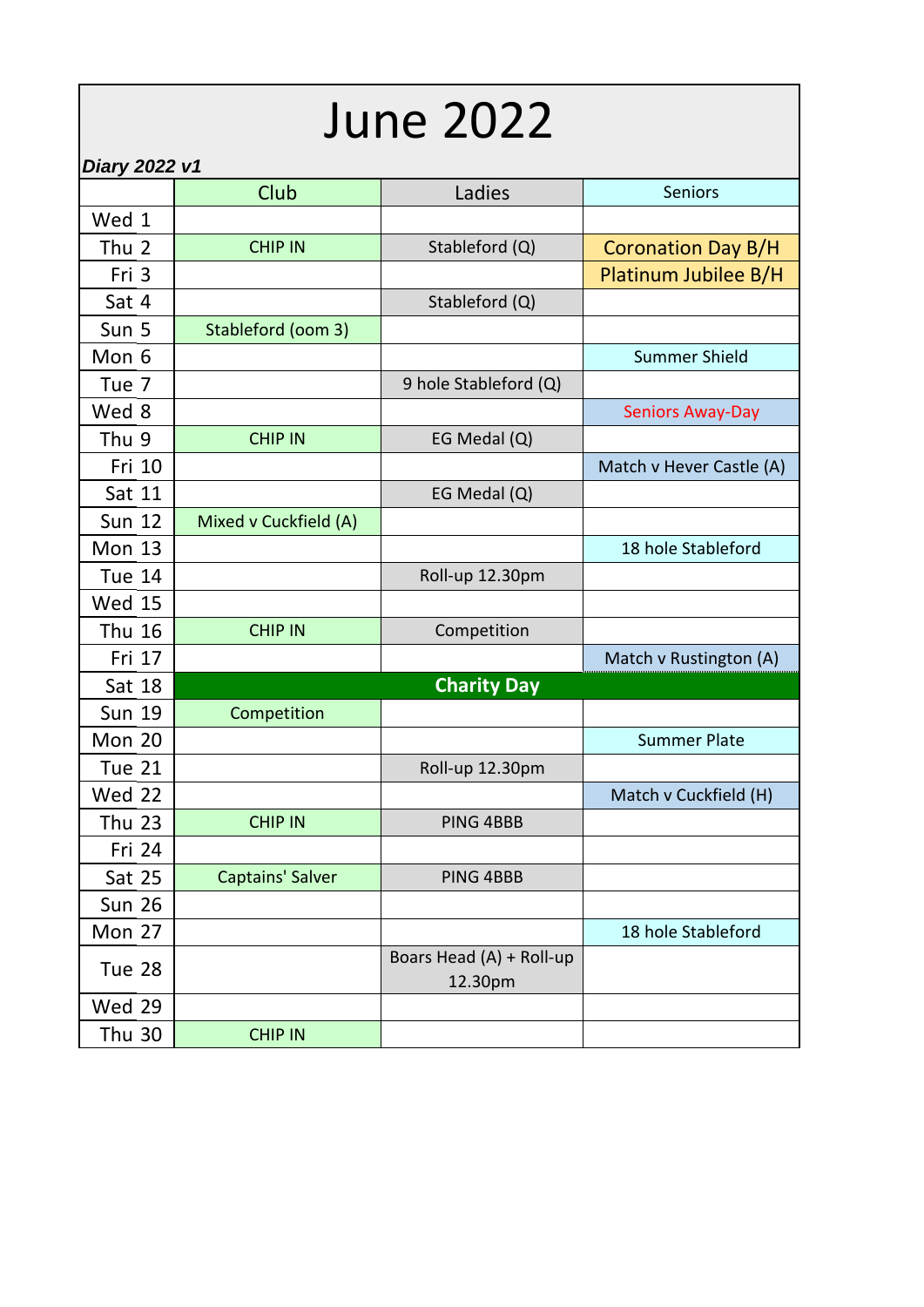| <b>July 2022</b> |                           |                                        |                                |
|------------------|---------------------------|----------------------------------------|--------------------------------|
| Diary 2022 v1    |                           |                                        |                                |
|                  | Club                      | Ladies                                 | <b>Seniors</b>                 |
| Fri 1            |                           |                                        | Match v Brighton & Hove<br>(A) |
| Sat 2            |                           | <b>Club Championship Day 1 (oom 4)</b> |                                |
| Sun 3            |                           | <b>Club Championship Day 2 (oom 5)</b> |                                |
| Mon 4            |                           |                                        | Seniors Championship (M)       |
| Tue 5            |                           | 9 hole Stableford (Q)                  |                                |
| Wed 6            |                           |                                        | Match v B'ton & Hove (H)       |
| Thu <sub>7</sub> | <b>CHIP IN</b>            | Stableford (Q)                         |                                |
| Fri 8            |                           |                                        |                                |
| Sat 9            | Men v Hever (A) 9HL       | Stableford (Q)                         |                                |
| <b>Sun 10</b>    |                           |                                        |                                |
| <b>Mon 11</b>    |                           |                                        | 18 hole Stableford             |
| <b>Tue 12</b>    |                           | Ladies Invitation Day                  |                                |
| <b>Wed 13</b>    |                           |                                        |                                |
| <b>Thu 14</b>    | <b>CHIP IN</b>            | Ladies v Cuckfield (A) +<br>Comp       | Match v Dorking (A)            |
| Fri 15           |                           |                                        |                                |
| Sat 16           |                           | Competition                            |                                |
| <b>Sun 17</b>    | Captains' Day             |                                        |                                |
| Mon 18           |                           |                                        | 18 hole Stableford             |
| <b>Tue 19</b>    |                           | Roll-up 12.30pm                        |                                |
| <b>Wed 20</b>    |                           |                                        | Seniors Away-Day               |
| <b>Thu 21</b>    | <b>CHIP IN</b>            | EG Medal (Q)                           |                                |
| Fri 22           |                           | Ladies v Dorking (A)                   |                                |
| Sat 23           | Men v Cuckfield (A) + 9HL | EG Medal (Q)                           |                                |
| <b>Sun 24</b>    |                           |                                        |                                |
| Mon 25           |                           |                                        | 18 hole Stableford             |
| <b>Tue 26</b>    |                           | Roll-up 12.30pm                        |                                |
| <b>Wed 27</b>    |                           |                                        |                                |
| <b>Thu 28</b>    | <b>CHIP IN</b>            | Competition                            | Match v Cuckfield (A)          |
| Fri 29           |                           |                                        |                                |
| Sat 30           |                           | Competition                            |                                |
| <b>Sun 31</b>    | Stableford (oom 6)        |                                        |                                |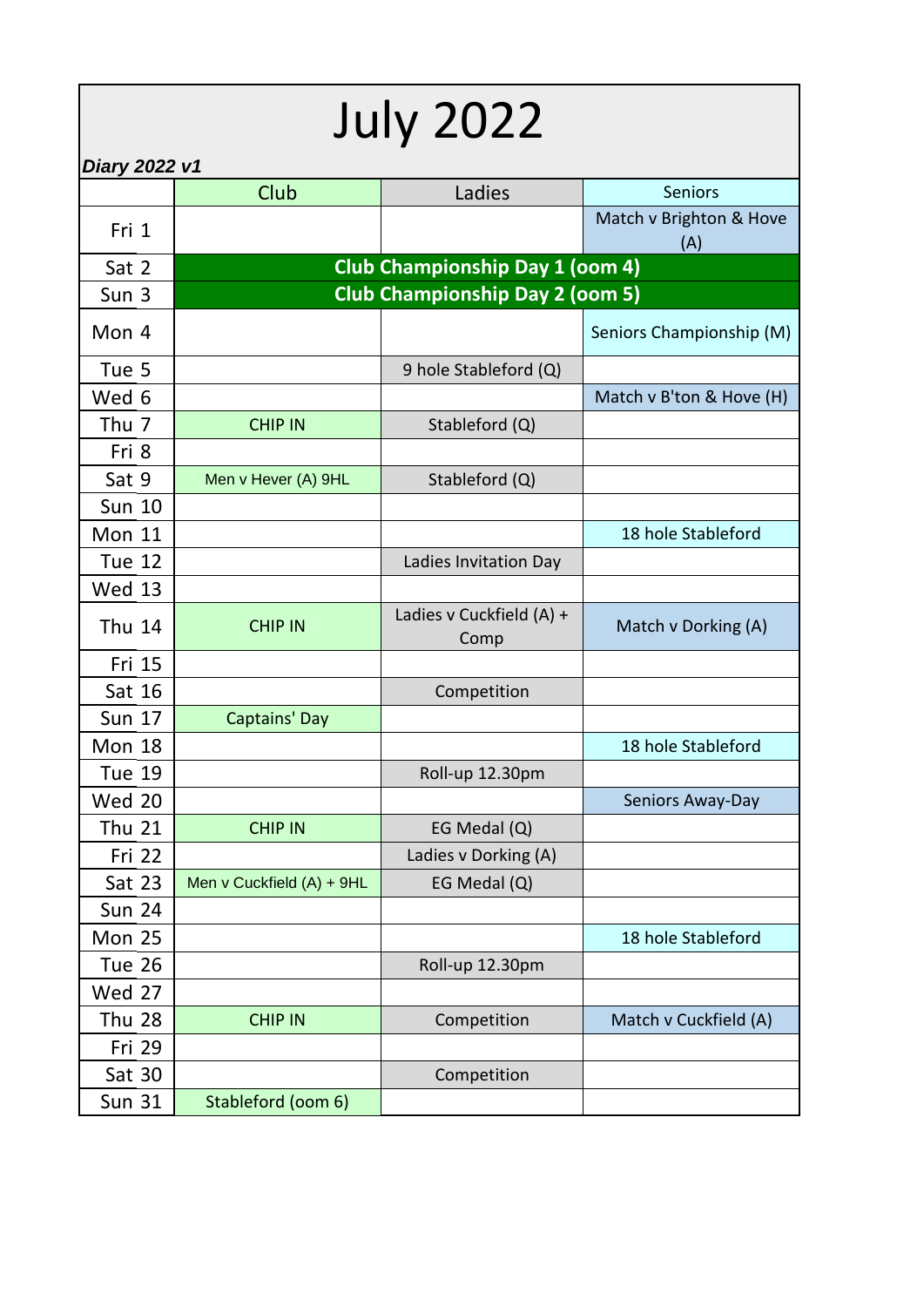## August 2022

| Diary 2022 v1 |                          |                       |                        |
|---------------|--------------------------|-----------------------|------------------------|
|               | Club                     | Ladies                | <b>Seniors</b>         |
| Mon 1         |                          |                       | Founders Cup (M)       |
| Tue 2         |                          | 9 hole Stableford (Q) |                        |
| Wed 3         |                          |                       |                        |
| Thu 4         | <b>CHIP IN</b>           | Ladies v Seniors (A)  | Match v Ladies (H)     |
| Fri 5         |                          |                       |                        |
| Sat 6         |                          | Competition           |                        |
| Sun 7         | Mixed v Cuckfield (H)    |                       |                        |
| Mon 8         |                          |                       | 18 hole Stableford     |
| Tue 9         |                          | <b>Crystal Bowl</b>   |                        |
| <b>Wed 10</b> |                          |                       | Match v Tilgate (H)    |
| <b>Thu 11</b> | <b>CHIP IN</b>           | Stableford (Q)        |                        |
| Fri 12        |                          |                       |                        |
| <b>Sat 13</b> | Men v Peacehaven (H) 9HL | Stableford (Q)        |                        |
| <b>Sun 14</b> | Competition (oom 7)      |                       |                        |
| <b>Mon 15</b> |                          |                       | 18 hole Stableford     |
| <b>Tue 16</b> |                          | Lebanese Day          |                        |
| <b>Wed 17</b> |                          |                       |                        |
| <b>Thu 18</b> | <b>CHIP IN</b>           | EG Medal (Q)          |                        |
| Fri 19        |                          |                       | Match v Horam (H)      |
| <b>Sat 20</b> | Men v Boars Head (H) 9HL | EG Medal (Q)          |                        |
| <b>Sun 21</b> |                          |                       |                        |
| Mon 22        |                          |                       | 18 hole Stableford     |
| Tue 23        |                          | Roll-up 12.30pm       |                        |
| Wed 24        |                          |                       |                        |
| <b>Thu 25</b> | <b>CHIP IN</b>           | Competition           | Match v Boars Head (A) |
| Fri 26        |                          |                       |                        |
| Sat 27        | Men v Hever (H) 9HL      | Competition           |                        |
| <b>Sun 28</b> | Captains' Challenge      |                       |                        |
| <b>Mon 29</b> |                          | <b>Bank Holiday</b>   |                        |
| <b>Tue 30</b> |                          | Roll-up 12.30pm       |                        |
| <b>Wed 31</b> |                          |                       | 18 hole Stableford     |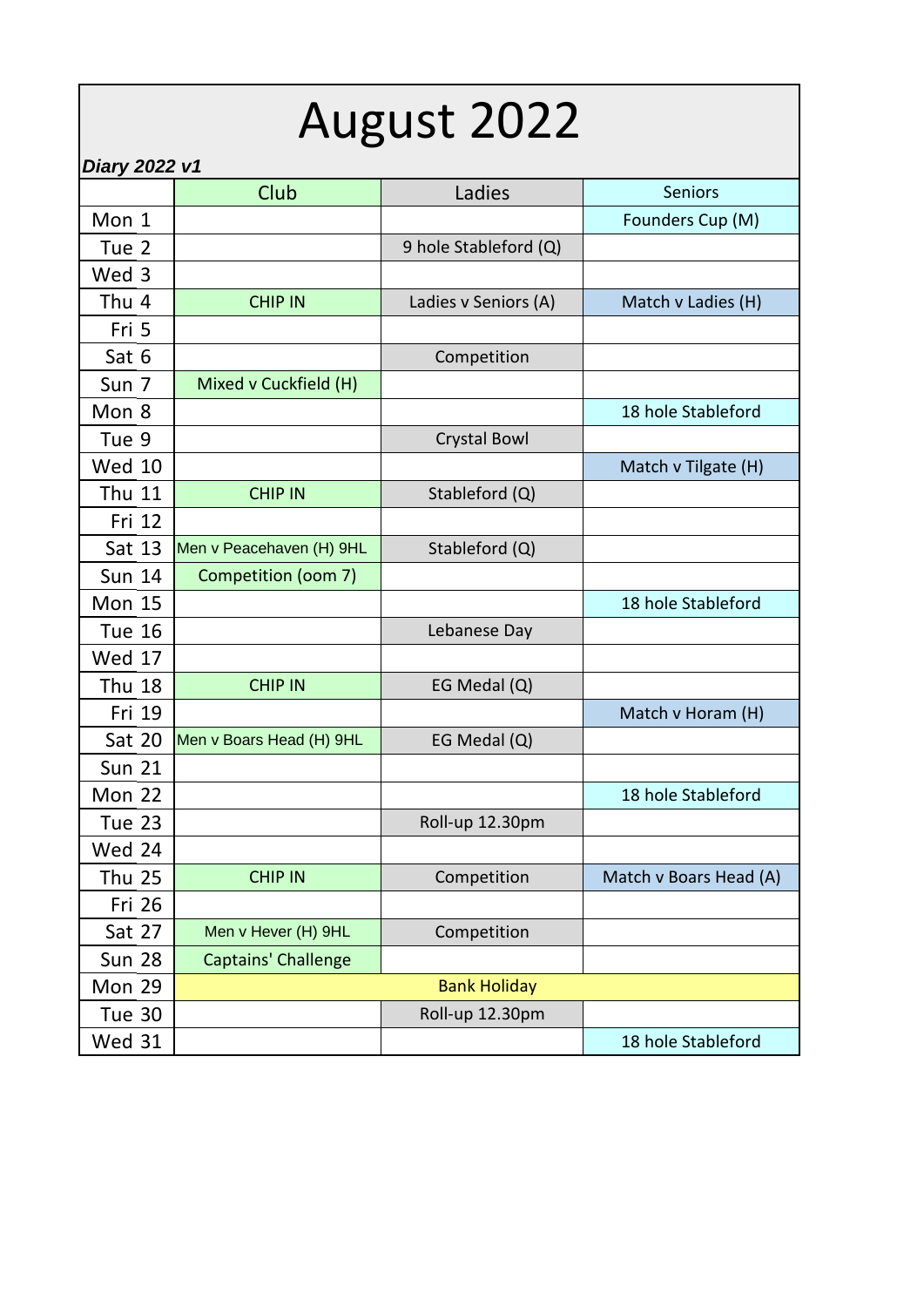## September 2022

*Diary 2022 v1*

| <i>Diary 2022 V I</i> |                                |                                      |                        |
|-----------------------|--------------------------------|--------------------------------------|------------------------|
|                       | Club                           | Ladies                               | Seniors                |
| Thu 1                 | <b>CHIP IN</b>                 | Stableford (Q)                       |                        |
| Fri 2                 |                                |                                      |                        |
| Sat 3                 |                                | Stableford (Q)                       |                        |
| Sun 4                 |                                |                                      |                        |
| Mon 5                 |                                |                                      | Autumn Cup (M)         |
| Tue 6                 |                                | 9 hole Stableford (Q)                |                        |
| Wed 7                 |                                |                                      |                        |
| Thu <sub>8</sub>      | <b>CHIP IN X-COUNTRY</b>       | Competition                          |                        |
| Fri 9                 |                                | Captain's Away Day                   | Match v Rustington (H) |
| Sat 10                |                                | Ladies v Ifield (A) +<br>Competition |                        |
| <b>Sun 11</b>         | Stableford (oom 8)             |                                      |                        |
| <b>Mon 12</b>         |                                |                                      | 18 hole Stableford     |
| <b>Tue 13</b>         |                                | Roll-up 12.30pm                      |                        |
| <b>Wed 14</b>         |                                |                                      |                        |
| <b>Thu 15</b>         |                                | EG Medal (Q)                         | Match v Horam (A)      |
| Fri 16                |                                |                                      |                        |
| Sat 17                |                                | EG Medal (Q)                         |                        |
| <b>Sun 18</b>         |                                |                                      |                        |
| Mon 19                |                                |                                      | 18 hole Stableford     |
| <b>Tue 20</b>         |                                | Roll-up 12.30pm                      |                        |
| <b>Wed 21</b>         |                                |                                      | Seniors Away-Day       |
| <b>Thu 22</b>         |                                | Competition                          |                        |
| <b>Fri 23</b>         |                                |                                      |                        |
| Sat 24                | <b>9HL Salver at Cuckfield</b> | Competition                          |                        |
| <b>Sun 25</b>         |                                | <b>Champion of Champions</b>         |                        |
| Mon 26                |                                |                                      | Autumn Shield          |
| Tue 27                |                                | Roll-up 12.30pm                      |                        |
| Wed 28                |                                |                                      |                        |
| <b>Thu 29</b>         |                                | Competition                          |                        |
| Fri 30                |                                |                                      |                        |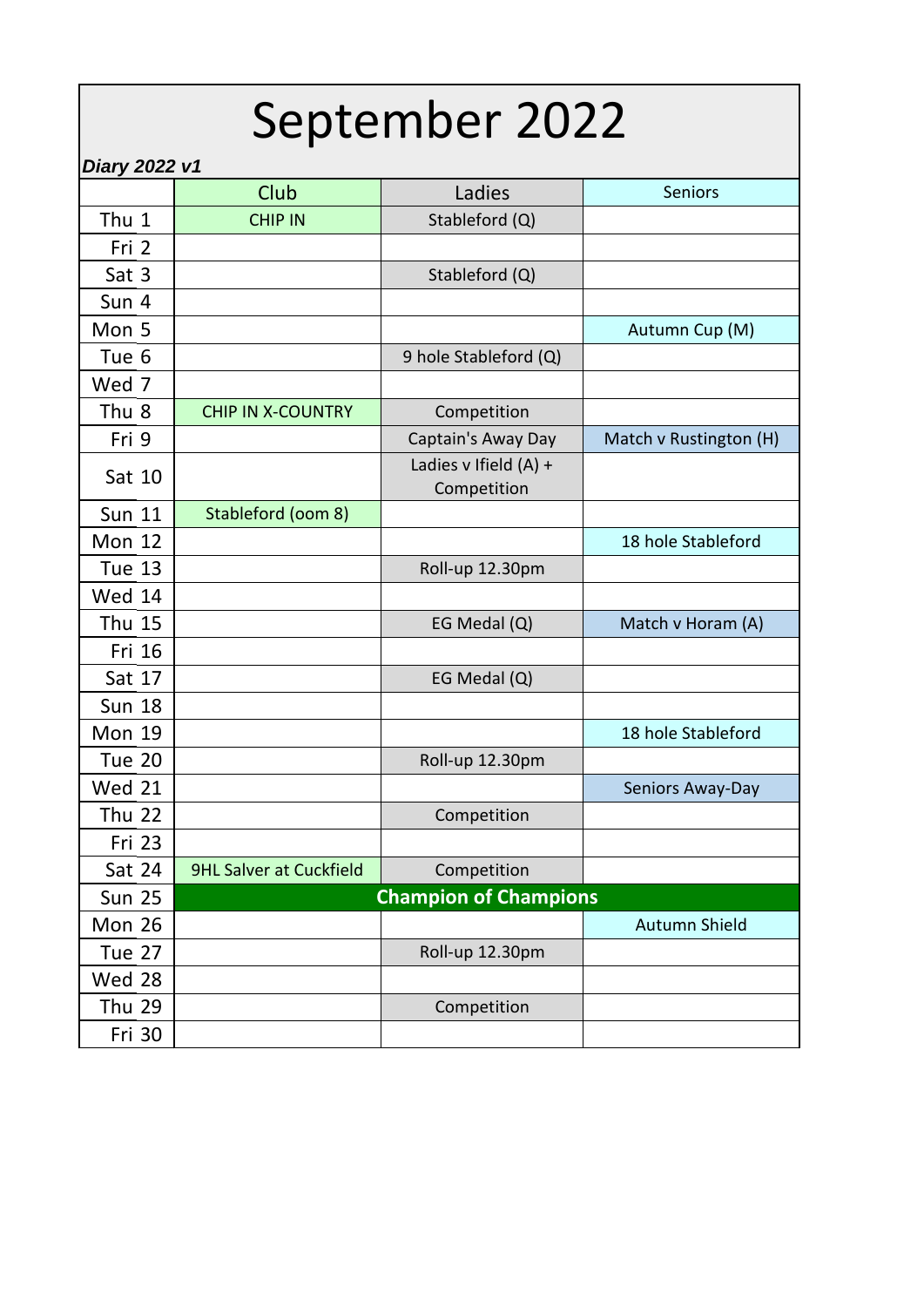## October 2022

| Diary 2022 v1    |                       |                               |                       |
|------------------|-----------------------|-------------------------------|-----------------------|
|                  | Club                  | Ladies                        | <b>Seniors</b>        |
| Sat 1            |                       | Competition                   |                       |
| Sun <sub>2</sub> |                       |                               |                       |
| Mon 3            |                       |                               | Singles Par/Bogey     |
| Tue 4            |                       | 9 hole Stableford (Q)         |                       |
| Wed 5            |                       |                               | Match v Dorking (H)   |
| Thu <sub>6</sub> |                       | Stableford (Q)                |                       |
| Fri 7            |                       |                               |                       |
| Sat 8            |                       | Stableford (Q)                |                       |
| Sun 9            | Men v Ladies          | Ladies v Men                  |                       |
| Mon 10           |                       |                               | 18 hole Stableford    |
| <b>Tue 11</b>    |                       | Roll-up 12.30pm               |                       |
| <b>Wed 12</b>    |                       |                               |                       |
| <b>Thu 13</b>    |                       | EG Medal (Q)                  |                       |
| Fri 14           |                       |                               |                       |
| Sat 15           |                       | EG Medal (Q)                  |                       |
| <b>Sun 16</b>    |                       |                               |                       |
| <b>Mon 17</b>    |                       |                               | 18 hole Stableford    |
| Tue 18           |                       | Roll-up 12.30pm               |                       |
| <b>Wed 19</b>    |                       |                               |                       |
| <b>Thu 20</b>    |                       | <b>Ladies AGM</b>             |                       |
| Fri 21           |                       |                               |                       |
| <b>Sat 22</b>    |                       | Competition                   |                       |
| <b>Sun 23</b>    | <b>Texas Scramble</b> |                               |                       |
| Mon 24           |                       |                               | 18 hole Stableford    |
| <b>Tue 25</b>    |                       | Roll-up 12.30pm               |                       |
| Wed 26           |                       | <b>Annual General Meeting</b> |                       |
| <b>Thu 27</b>    |                       | Daily Mail                    |                       |
| Fri 28           |                       |                               |                       |
| Sat 29           |                       | Daily Mail                    |                       |
| <b>Sun 30</b>    |                       |                               |                       |
| <b>Mon 31</b>    |                       |                               | <b>Texas Scramble</b> |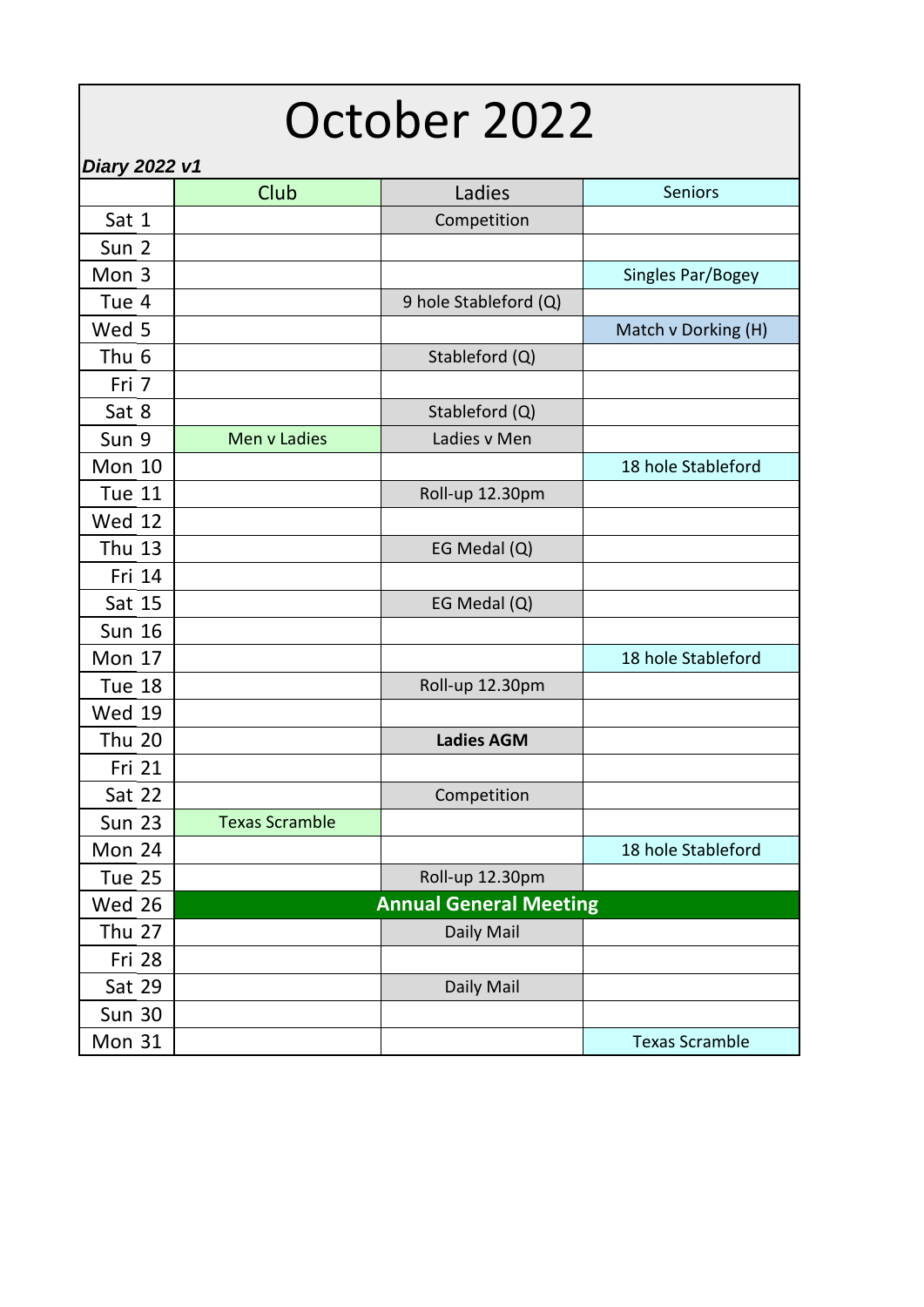#### November 2022

#### *Diary 2022 v1*

| <i>Diary 2022 VT</i> |                                                     |                 |                       |
|----------------------|-----------------------------------------------------|-----------------|-----------------------|
|                      | Club                                                | Ladies          | <b>Seniors</b>        |
| Tue 1                |                                                     | Roll-up 12.30pm |                       |
| Wed 2                |                                                     |                 |                       |
| Thu 3                |                                                     | Competition     |                       |
| Fri 4                |                                                     |                 |                       |
| Sat 5                |                                                     | Competition     |                       |
| Sun 6                | Greens' Cup - Captains'<br><b>Drive-In BB Pairs</b> |                 |                       |
| Mon 7                |                                                     |                 | 18 hole Stableford    |
| Tue 8                |                                                     | Roll-up 12.30pm |                       |
| Wed 9                |                                                     |                 |                       |
| <b>Thu 10</b>        |                                                     | Competition     |                       |
| Fri 11               |                                                     |                 |                       |
| Sat 12               |                                                     | Competition     |                       |
| <b>Sun 13</b>        |                                                     |                 |                       |
| Mon 14               |                                                     |                 | <b>Texas Scramble</b> |
| <b>Tue 15</b>        |                                                     | Roll-up 12.30pm |                       |
| <b>Wed 16</b>        |                                                     |                 |                       |
| Thu 17               |                                                     | Competition     |                       |
| Fri 18               |                                                     |                 |                       |
| Sat 19               |                                                     | Competition     |                       |
| <b>Sun 20</b>        | Competition                                         |                 |                       |
| Mon 21               |                                                     |                 | 18 hole Stableford    |
| <b>Tue 22</b>        |                                                     | Roll-up 12.30pm |                       |
| Wed 23               |                                                     |                 |                       |
| <b>Thu 24</b>        |                                                     | Competition     |                       |
| Fri 25               |                                                     |                 |                       |
| Sat 26               |                                                     | Competition     |                       |
| <b>Sun 27</b>        |                                                     |                 |                       |
| <b>Mon 28</b>        |                                                     |                 | 9 Hole Scramble + AGM |
| <b>Tue 29</b>        |                                                     | Roll-up 12.30pm |                       |
| Wed 30               |                                                     |                 |                       |